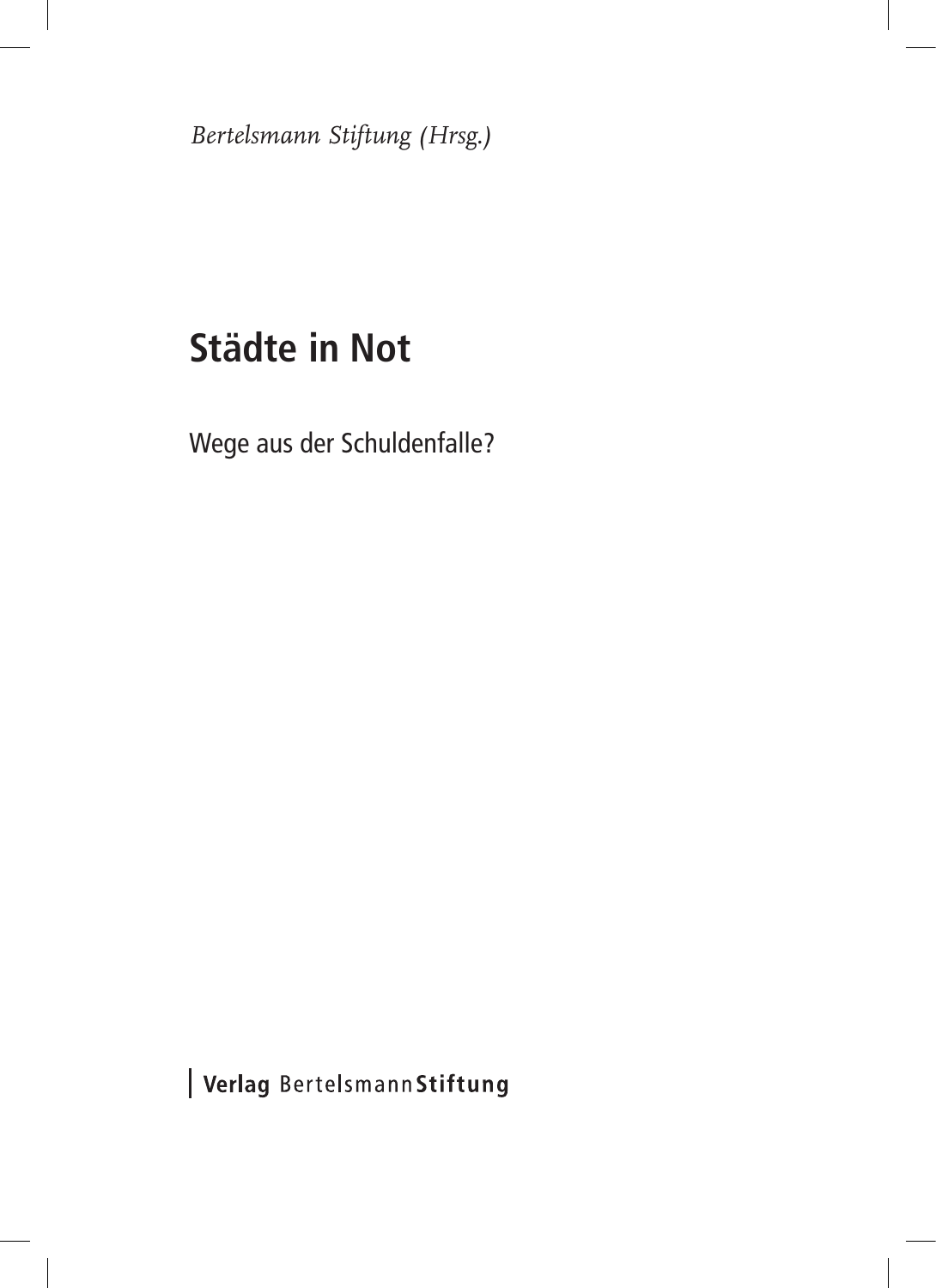## **Abstract**

## **Cities in Crisis – Getting Out of the Debt Trap?**

For some 20 years, the discussion regarding local politics and administration in Germany has been dominated by concerns over growing public sector debt and pressures placed on the capacity of municipalities to deliver services. Even though deficits aren't the norm everywhere, the number of cities and towns affected is growing, as is the extent of the overall problem.

The Bertelsmann Stiftung, in promoting strengthened powers of municipal self-administration, examines this issue as it generates public awareness and brings actors together in dialogue on related topics. This is the ethos behind this anthology. The 16 contributions comprising this publication's four rubrics address various aspects of the municipal budgetary crisis in Germany, focusing on potential solutions rather than root causes. It combines contributions from both academia and those on the ground, and aims to fulfill the needs and interests of both target groups. The following gives a brief overview of the individual chapters.

The contributions in the first section, "Befunde" ("Findings"), explore the origins and characteristics of the crisis faced by municipalities. Monika Kuban deals with the (involuntary) role of cities and towns acting as guarantors for services where federal education, social and family policies are falling short. The resulting increase in social spending on the part of municipalities as a manifestation of the welfare state is a significant driver of the budgetary crisis. This in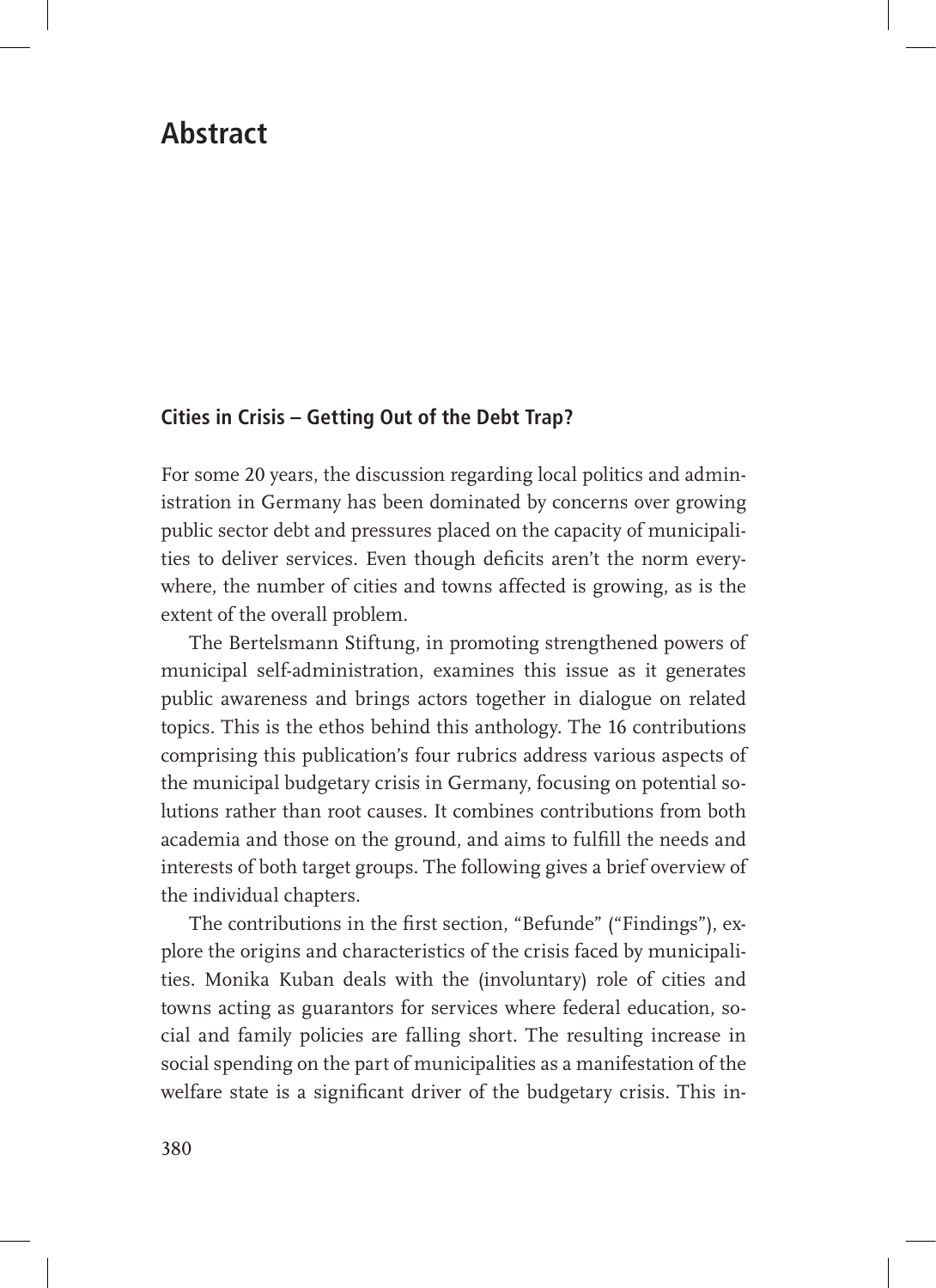crease derives from the state's long-standing refusal to acknowledge shifting social conditions, particularly in familial structures. Municipalities are feeling the impact not only in financial terms, but also in the form of accelerating societal decay. A change in national policy is needed, for example, through measures such as universal childcare. A comparison of spending among different municipalities shows great disparities even among those facing comparable issues. This fact highlights the leeway afforded municipalities in taking action, the diversity of strategies pursued and the importance of wise leadership.

Germany's Länder, or federal states, have responded to the budgetary crisis by tightening municipalities' budgetary powers and oversight. Lars Holtkamp looks at the consequences of this development in the state of North-Rhine Westphalia (NRW), where the application of budgetary rights effectively constrains local politicians' capacity to act, decreases voluntary spending, and results in non-transparent negotiations taking place between regulatory authorities and finance departments. On the one hand, this diminishes the effectiveness of levels of escalation in fiscal consolidation or state commissioner power. On the other hand, municipalities forfeit some of their autonomy and self-administering capacities. This leads to problems from the standpoint of democratic theory. As a result, instead of resolving municipalities' budgetary crisis, budgetary powers have become near drivers of the crisis itself.

Nevertheless, rights of oversight offer an essential and potentially effective steering mechanism which the Länder have utilized to varying degrees. In looking at the framework of budgetary law, Benjamin Holler addresses a hitherto underappreciated factor in explaining municipal deficits. The fiscal regulatory framework is determined by the Länder and is essentially embedded in municipal bylaws and financial regulations. It contains target values and procedure guidelines as well as sanctions, which are organized differently in each case. The form of these components was defined and codified in 2003 and 2009. The result is an index of budget law frameworks comparing both Länder and periods. Along with supplementary variables, this index can serve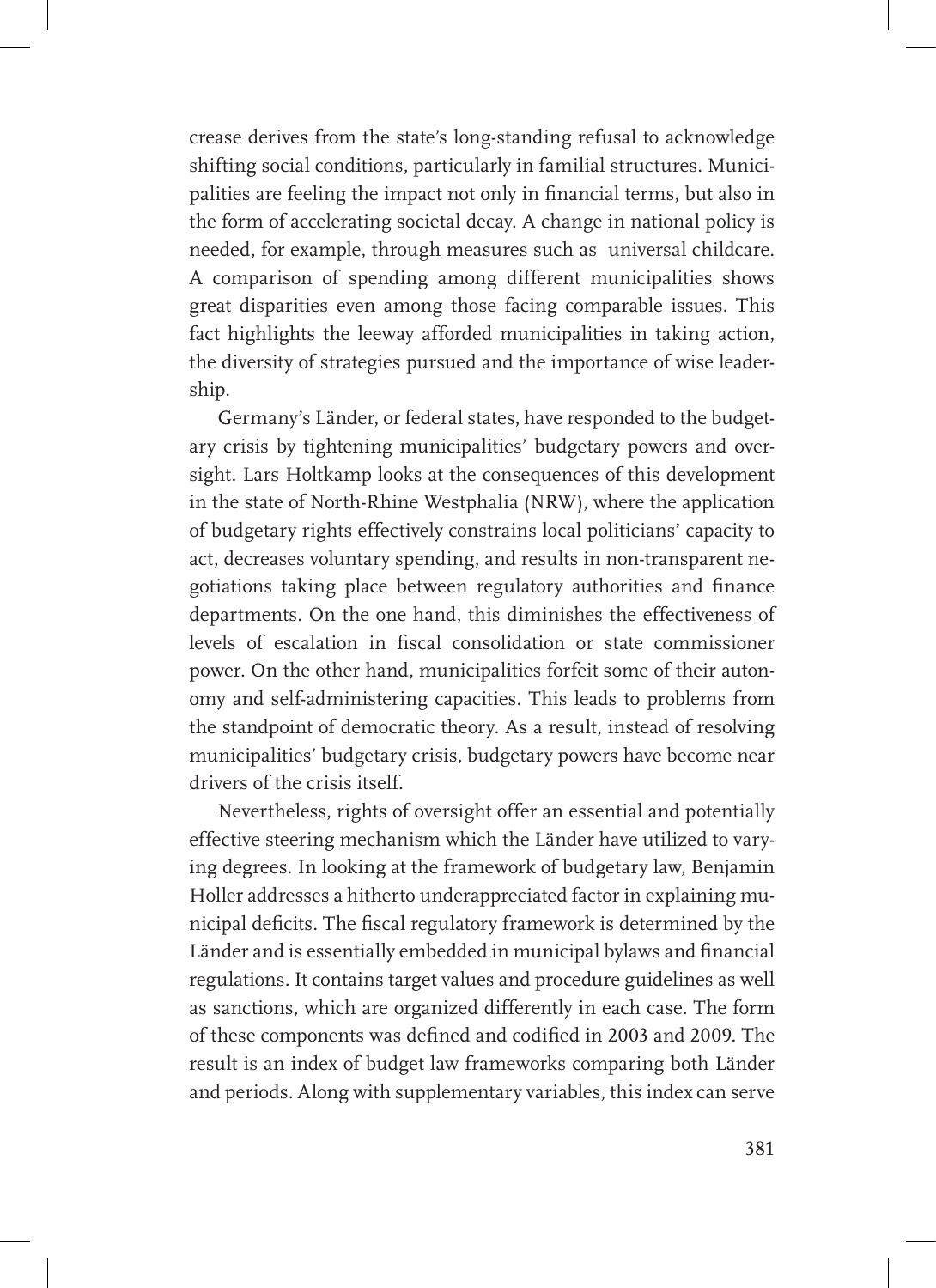as both a cause of municipal deficits and a measure of the efficacy of municipal oversight.

Constant demands from the population, interest groups as well as politics and administration put pressure on the budgetary policies of cities and towns. The interplay of local politics and citizen's expectations as voters is referred to as a political economy. In theory, this can lead to continuous overstretching of budgets and the exacerbation of debt. Using an NRW population survey, René Geißler investigates the validity of these assumptions by collecting citizens' views on the budgetary policies of their local government and on debt. The results contradict the assumptions of a political economy by showing that citizens reject debt and value austerity. However, this attitude does not extend to a willingness to offer solutions.

The second part of the anthology encompasses five contributions addressing "Innovationen der Länder" ("The Länders' Innovations"), which deal with the role of the Länder in the municipal budget crisis. Ulrich Keilmann and Marc Gnädinger profile in their contribution a protection mechanism in the state of Hessen designed to help indebted municipalities find their way out of on-going debt through financial assistance and advice. The idea for the mechanism was developed by the state of Hessen in cooperation with municipal associations. The selection of eligible municipalities was based on certain budget parameters. The mechanism allows Hessen to relieve the majority of accumulated debt through its own means and act as a guarantor for assistance with interest payments. For their part, local authorities are contractually obliged to carry out consolidation measures. This phase has already produced positive results by bringing greater objectivity to discussions, facilitating comparison between municipalities, providing renewed motivation for local actors and a willingness to take major steps toward consolidation.

In North Rhine-Westphalia, the regional budget crisis has been worsening over decades with the consequence that many areas see little hope of a solution. Johannes Winkel and Benedikt Emschermann report on the "Stärkungspakt NRW" ("NRW Strengthening Pact"). It was introduced in 2010 by the state government and seeks to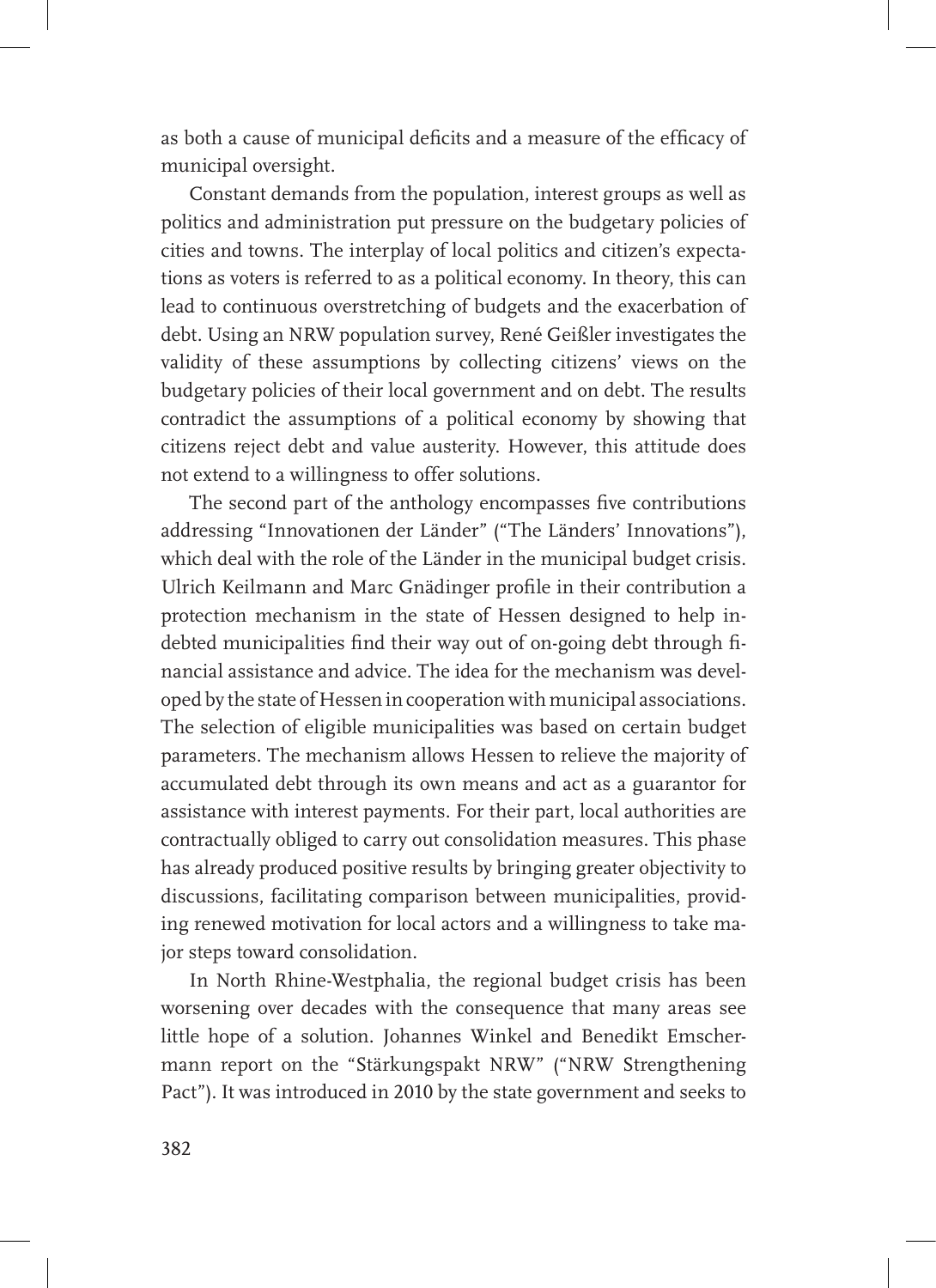direct local authorities' efforts toward consolidation measures and balanced budgets in the mid-term. Participation is mandatory for the worst affected cities and towns. Funding for the Strengthening Pact comes from the state budget as well as a shared municipal fund. The state offers participating municipalities advice on consolidation, with the process scheduled to run for ten years. One result of the Strengthening Pact is that it has stimulated new discussion on consolidation processes in cities and towns, and with the oversight body. However there are risks associated with the implementation of these ambitious plans.

The GPA NRW ("Gemeindeprüfungsanstalt Nordrhein-Westfalen," or "Local Authority Auditing Institute") is a state body which examines municipal budgets on a supra-local level. It was tasked with advising participating cities and towns as part of the Strengthening Pact. In his contribution, Christoph Gusovius reports on the experience and lessons learned from this consultation. This process always began with an analysis of the present budget situation, including the sociodemographic conditions of the city or town. Working from this basis, concrete measures were defined which would bring about a balanced budget within a maximum timeframe of ten years. Here, uncertainties in projected income and expenditure have proved to be an obstacle. In developing consolidation measures it was essential that data supplied by the municipalities undergo careful scrutiny. Any decision on measures was entirely incumbent on local politicians, who were brought on board as early in the process as possible. One outcome was that many cities and towns concentrated on increasing revenue before looking at a reduction in services. However, the increased tax revenues which resulted were soon depleted. Discussions on local service standards, organization and cooperation between local authorities in the mid-term are therefore vital. Maintaining the consolidation coalition established as part of the Strengthening Pact over the whole period is another essential success factor.

In the state of Saxony, municipal budgets are largely stable although still faced with challenges. To increase budget transparency, preemptively recognize risks and introduce countermeasures, the state's Minis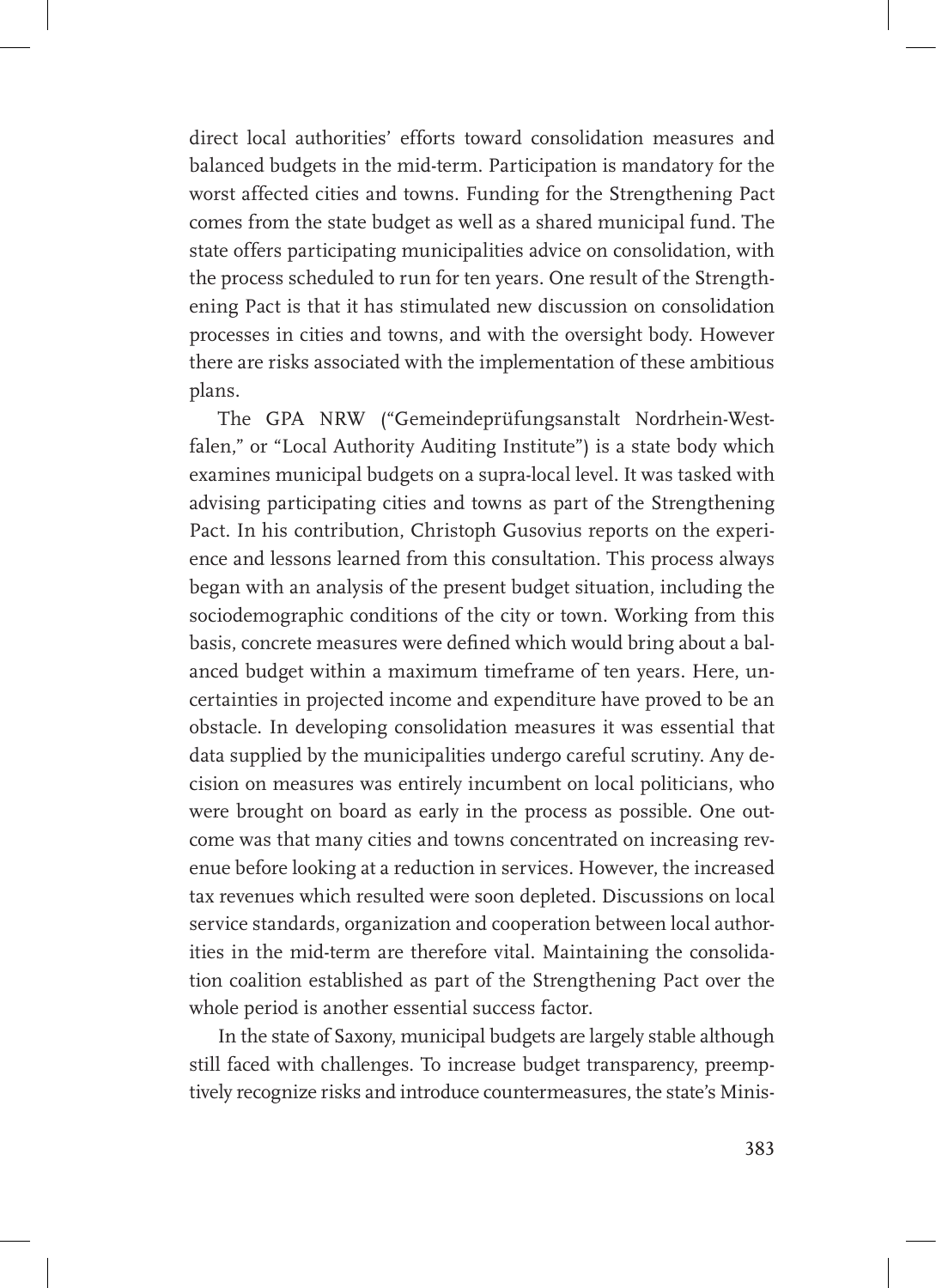try of the Interior has developed an early warning system based on key performance indicators (KPIs). Mario Hesse and Florian Woitek chronicle its background and organization as well the experience gained in its implementation. The early warning system is an additional instrument of regulatory oversight. It offers authorities greater transparency in comparisons and allows for more reasoned debate. Moreover, it provides orientation for local politicians and the public. The efficacy of the instrument was dependent on choosing the right KPIs, which had to be multidimensional (e.g., debt, profit and loss, liquidity) and the data for them available in sufficient breadth. For each indicator, a threshold value is determined; anything exceeding this value is tagged as high risk. The authorities have extensive say in putting together these regulatory instruments. The experience in Saxony shows a significant increase in the transparency of budgets and the regulatory function and a corresponding increase in public accessibility.

Like its municipalities, the state of Saxony-Anhalt is faced with significant budgetary challenges following the end of the Solidary Pact (by which states in the former East Germany had received postreunification funding) as well as demographic changes. One response of the state government is to reduce pressure on municipal budgets by lowering legally mandated service standards. Peter Kuras explains this process and the outcome of the interdepartmental working group tasked with its implementation. At the outset, all relevant ministries, municipal organizations and the audit court were asked to report on legally mandated standards which might potentially be reduced. The return was minimal and financially far from sufficient. This seemed to stem from certain authorities' reluctance to make sacrifices, along with a process of deregulation which had been underway since the mid-1990s. As a further step, the working group submitted its own suggestions to a critique of standards. It showed that the discussion and reduction of legally mandated standards is a task with many hurdles, which requires persistence and political will. Moreover the potential relief effects are difficult to forecast.

In the third part of the anthology, "Handlungsansätze der Städte" ("Courses of Action in Cities and Towns") are the focus. Jochen Gottke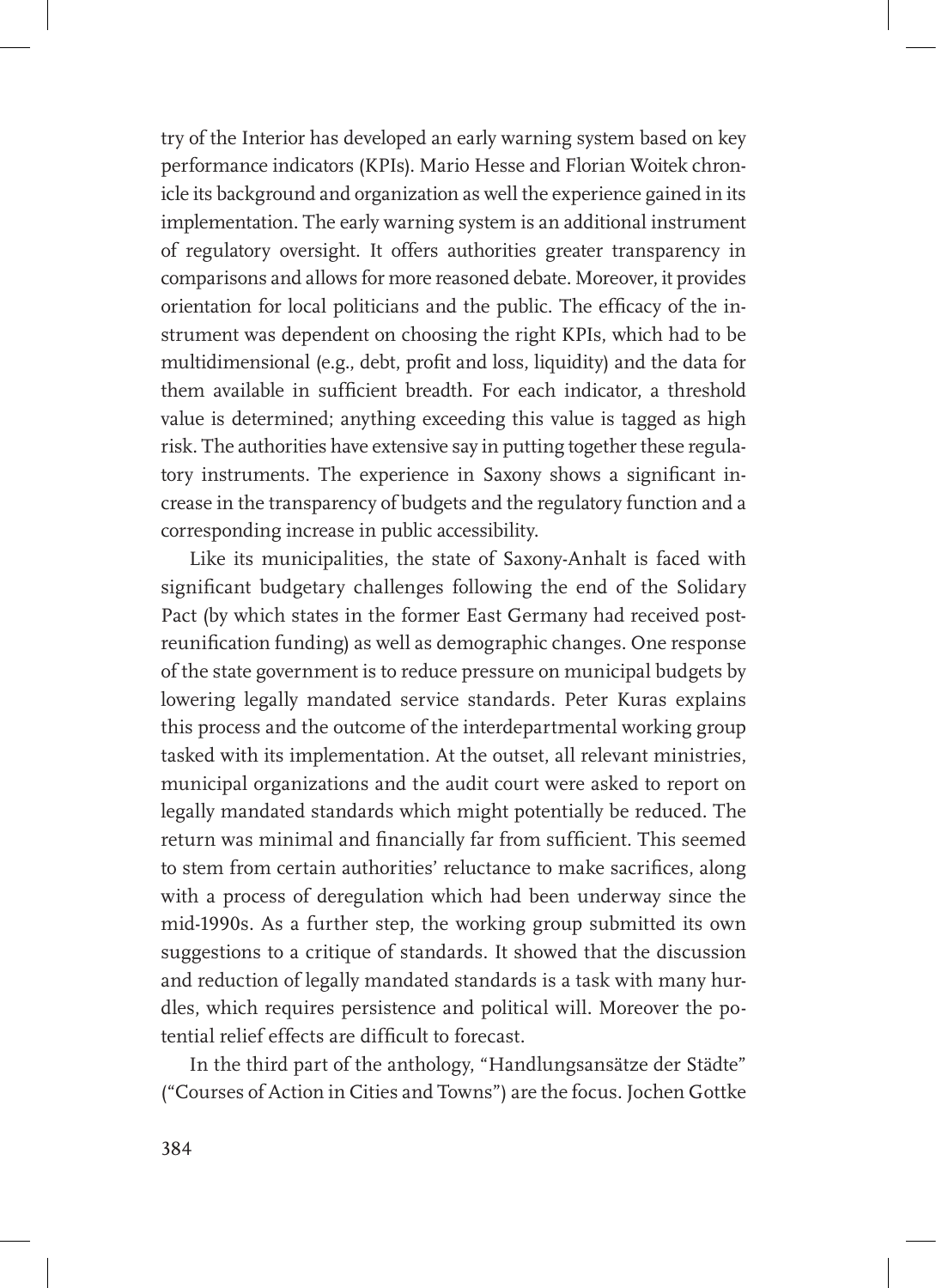explains the unusual approach of the city of Solingen: objective, process and resource modeling (OPRM). With this self-developed variation on impact-oriented task assessment, the city managed to find a way out of a budgetary crisis which had persisted for decades. In 2009, with debt excess looming, the city was faced with the task of establishing a consolidation volume on an unprecedented scale. Using the OPRM, employees of the most important organizational units analyzed the relationships between resources, processes and the attainment of strategic objectives. This resulted in product-critical measures with consolidation contributions. Political decision makers and management put together a consolidation program based on these proposals, with additional input from residents.

The idea of making municipal services measurable and controllable through KPIs arose in the early 1990s. The real-life implementation of this idea has been suboptimal in many instances. Alexander Kroll introduces the current state of research on working with KPIs. In essence, using KPIs in control functions indicates a shift in the control concept and a decentralization of decision-making authority. In practice, KPIs often meet with indifference from those who are meant to be utilizing them in their control functions. They have no relevance and therefore no steering impact; in any case they require bureaucratic effort. The actual implementation of KPIs is dependent on a number of factors: the quality of data, the support of upper management, the organizational culture and the way they are presented to their target audience. Other factors – such as the budgetary status of the local authority, the size of its administration and hierarchy – are evidently of little relevance here. Those using KPIs have to acknowledge that they are never entirely objective, can never serve as sole decision-making criteria and are rarely compatible with political processes. Overall, however, KPIs are beneficial in supporting the decision-making process.

In his contribution, Marc Seuberlich shows that there is no automatic linkage between unfavorable socioeconomic conditions (low economic power, shrinkage, peripheral location) and municipal budget figures. Using the example of six medium-sized towns in Sax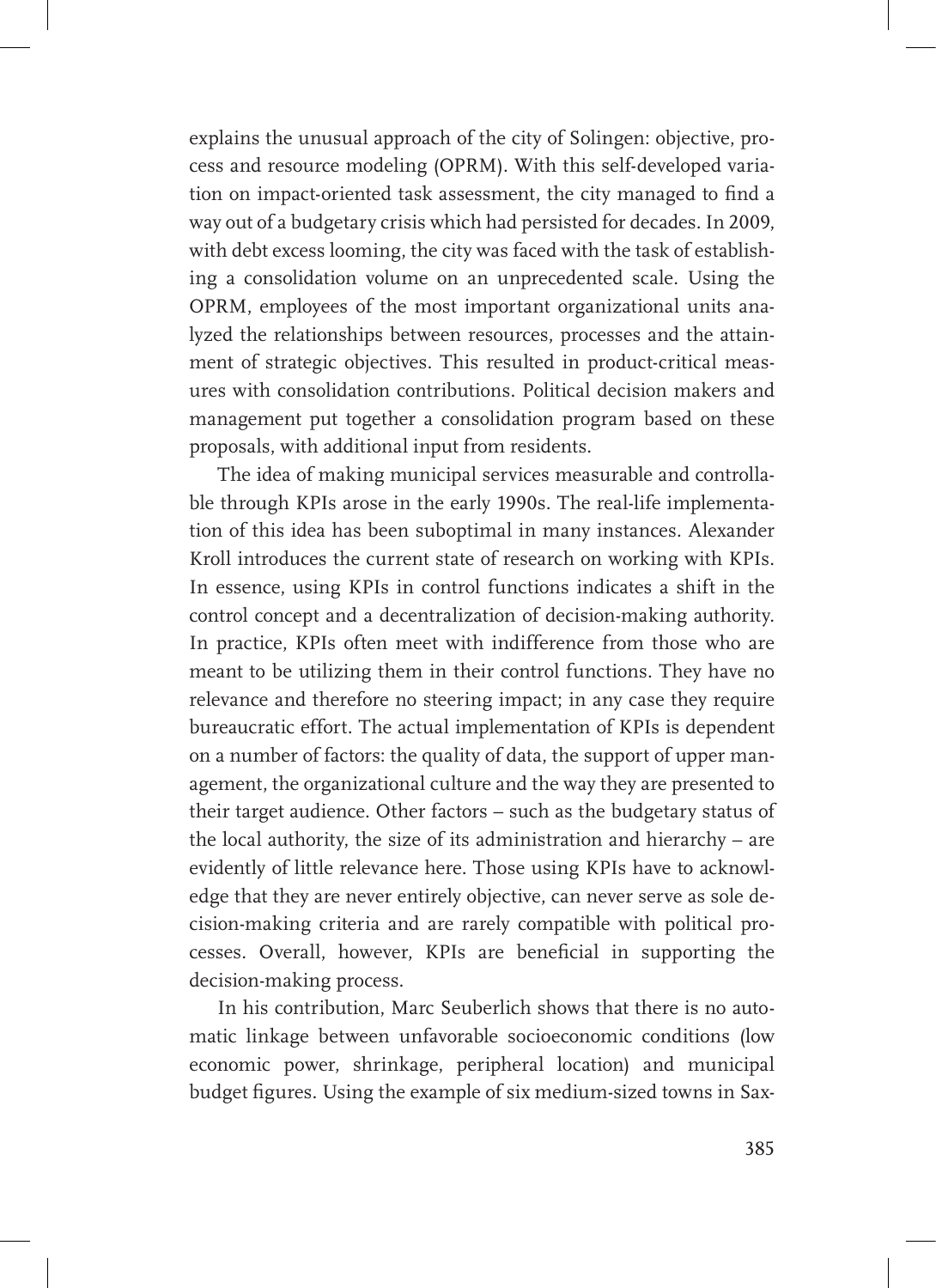ony, he proves that the scope of action available to local actors is endogenous to their context. Despite a high degree of political fragmentation in the towns in question, they have become models of debt reduction. All the stakeholders managed to overcome urban shrinkage with limited financial means. Budget discussions are objective, confidential and free of influence from regulatory oversight, and focused on reaching consensus. The road to debt reduction is long and one-off politicizing measures are unhelpful. The practices of these towns also result from the unique historical conditions of reunification.

In Germany, there has been a major movement toward citizen participation in budgetary issues since the late 1990s, supported by foundations and pilot projects. The intention was to increase transparency in budgets, dialogue and acceptance. In recent years, critical discussion around practicability and effectiveness has increased. Tobias Fuhrmann and Alexander Koop outline the emergence and expansion of participatory budgeting, examine the sources of current skepticism while also providing recommendations for future projects. They make the crucial observation that the spread of the budget crisis has shifted the objectives of participatory budgeting. The original goal of developing and prioritizing investments has given way to the goal of merely confirming cutbacks or revenue increases. These consequences are illustrated in the contrasting examples provided by the city of Essen and the Berlin borough of Lichtenberg. In Lichtenberg, various forms of participation have been successfully applied since 2005, allowing citizens the opportunity to configure voluntary assignments at the district level, using the district budget. The situation in Essen was completely different. There the discussion took place online with the goal of evaluating consolidation proposals from city authorities. There was no evidence of real citizen influence on council decisions. In the second year, participation collapsed and the project was discontinued. That the term "participatory budgeting" is applied to such fundamentally different formats and objectives has proved problematic. Participation toward a goal of budget consolidation takes place under different conditions and must be conceived differently. Failure to do so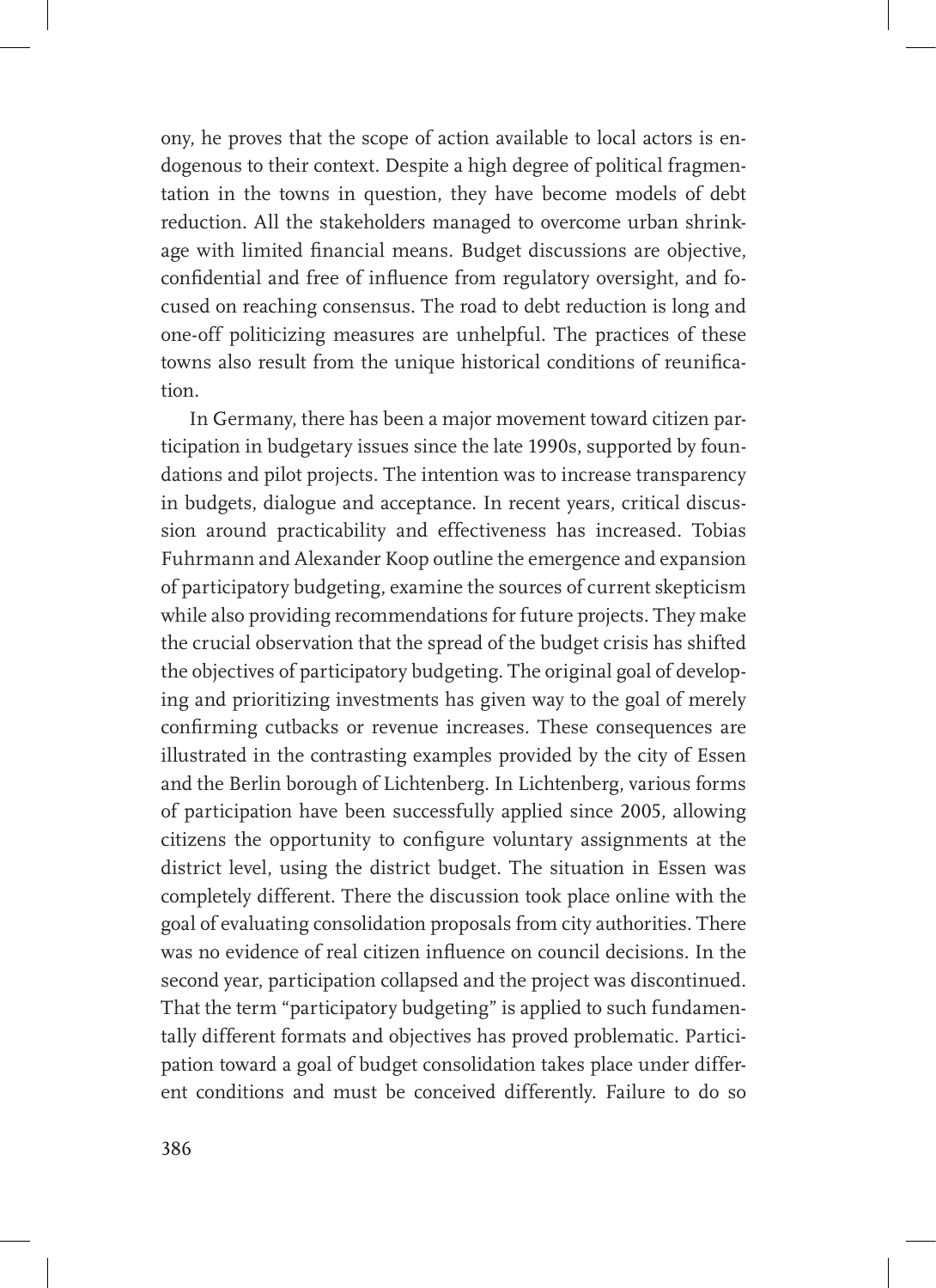fatally undermines projects, which damages the concept of participatory budgeting as a whole.

The last three articles come under the rubric "Ausblicke" ("Prospects"). In the first article, Busso Grabow and Stefan Schneider demonstrate the connection between sustainable financial policies and infrastructure planning. The conditions for local authorities – such as connectivity or more recently in economic development – have improved in some respects. But other problems persist, including insufficient funding and the cost of demographic change. Cities and towns make the mistake of consolidating in the short term at the expense of investments, which they delay or forego altogether. In using the term "sustainability" we must place greater focus on maintaining assets in the future. The local authorities' view of the future – as the KfW Municipal Panel demonstrated – is dominated by skepticism. Many authorities seem barely able to maintain and upgrade infrastructure. It is vital that municipalities evaluate long-term infrastructure needs and draw the appropriate conclusions for current investments.

The adjustment of budgeting and accounting processes was and is a long-term, large-scale reform for municipalities. The objective of the reform was for politics to strengthen budgetary transparency and control. The extent to which this has been successful – along with the overall benefit of the new system – is the subject of debate. Andreas Burth and Dennis Hilgers conducted a survey of politicians in urban and rural centers to discover how they evaluate the use of double-entry accounting. Politicians still see no advantage in the legibility of budgets, or if so only in terms of intergenerational justice. Control functions enabled by double-entry accounting are seen as improvements, as is their influence on the economic efficiency of administrations. Ultimately, local politicians recognize the cost of reforms, but see long-term positive effects in the future. There are further opportunities for improvement in the harmonization of legal standards across states, which currently differ widely.

Cities and towns certainly don't have a monopoly on budgetary risks and consolidation; challenges persist at the national level as well. Uwe Wagschal explains the origins of debt as well as the conditions